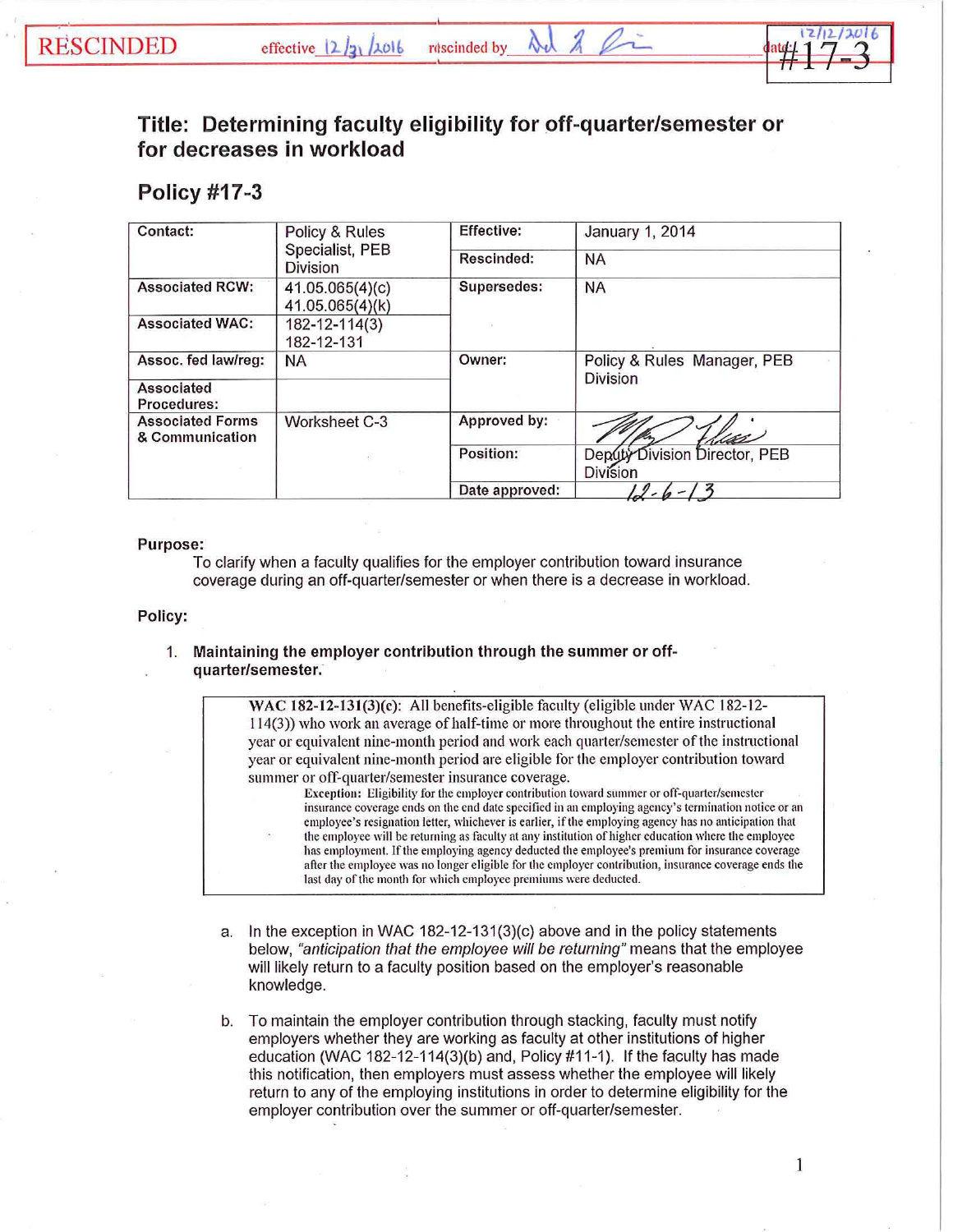A faculty who returns to a faculty position to work a second consecutive instructional year or equivalent nine-month period will be *presumed to return* after the off-quarter/season.

> For example, a faculty works three consecutive quarters and averages half-time or more throughout the entire instructional year. The institution(s) does not anticipate that they will need the position filled the following instructional year, and so do not provide the employer contribution over the summer. The following fall quarter, the faculty returns to employment at any institution of higher education. If the faculty again works an average of half-time or more throughout the entire instructional year, then the institution(s) must provide employer contribution for benefits the following summer.

#### d. Faculty who resign or retire after working an instructional year:

i. A faculty who resigns after working an instructional year or nine-month equivalent must still be considered for the employer contribution toward summer or off-quarter/semester benefits if he or she is anticipated to return under the criteria of (a) and (b) above. However, the resigning faculty will not be presumed to return as described in (c) above.

For example, a faculty retires after working for twenty years as a fulltime faculty at a university. She submits a letter with a resignation date at the end of the instructional year. She is likely to teach a few classes at a community college the following fall quarter. The faculty would be anticipated to return under the criteria of (a) and (b) above, so the original institution must provide employer contribution over the summer.

ii. If a faculty who resigns after working an instructional year or nine-month equivalent does not anticipate returning under the criteria of (a) and (b) above, then eligibility for the employer contribution ends the earlier of these two dates:

- i. On the date specified in the resignation letter as the date of resignation; OR
- ii. At the end of the off-quarter/semester or summer.
- 2. Decrease **in workload.** The statements below apply only to temporary decreases in faculty workloads.
	- a. A decrease in workload does not include:
		- i. When the employee or employer terminates the employment relationship. See WAC 182-12-131(7) for rules about this circumstance.
		- ii. Renegotiations of the employment terms and conditions (i.e., the employee voluntarily moves to a new position). See WAC 182-12-131(7) for rules regarding this circumstance.
		- iii. A decrease in workload under a new contract (for instance, a decrease in workload between contracts for different quarters/semesters).
		- iv. A decrease in workloads due to a layoff. See WAC 182-12-129 and Policy #17 -2 for eligibility criteria following a layoff.
	- b. For benefits-eligible faculty who are not anticipated to work for the entire instructional year (established eligibility under WAC 182-12-114(3) (a) (ii) or (iii)):
		- i. When the employee decreases the workload such that he or she cannot maintain the employer contribution under WAC 182-12-131, the
		- employer contribution ends the first of the month following the drop in workload.
		- ii. When the employer decreases the workload, the faculty is eligible for the employer contribution each month in which he or she is in pay status for 5% of full time until the end of the quarter or semester in which the faculty is contracted to work. Note: Faculty with anticipated end dates

2